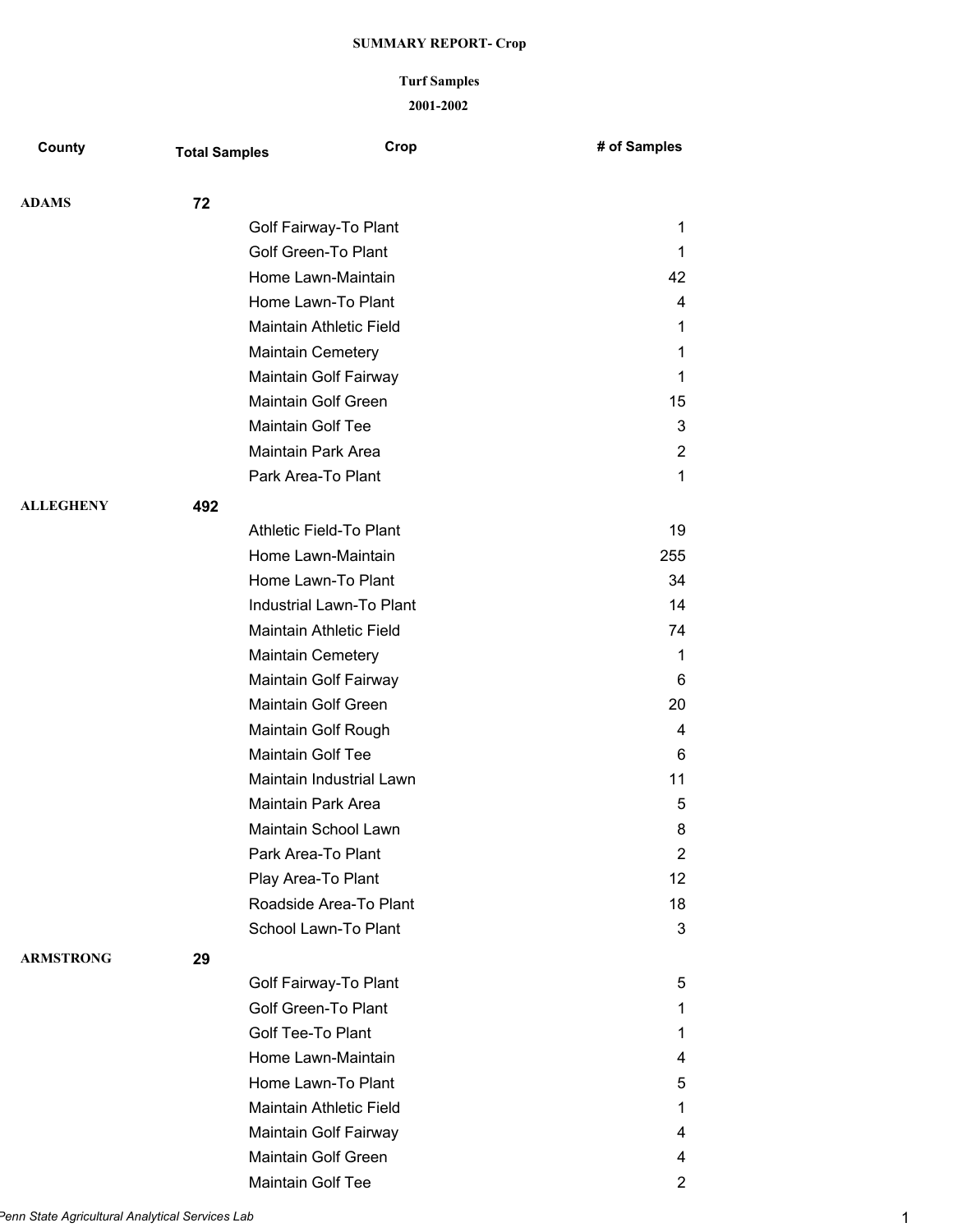### **Turf Samples**

| County         | <b>Total Samples</b> | Crop                           | # of Samples   |
|----------------|----------------------|--------------------------------|----------------|
|                |                      | <b>Maintain Park Area</b>      | 1              |
|                |                      | Roadside Area-To Plant         | $\mathbf{1}$   |
| <b>BEAVER</b>  | 56                   |                                |                |
|                |                      | Home Lawn-Maintain             | 41             |
|                |                      | Home Lawn-To Plant             | 15             |
| <b>BEDFORD</b> | 41                   |                                |                |
|                |                      | <b>Athletic Field-To Plant</b> | 1              |
|                |                      | Home Lawn-Maintain             | 27             |
|                |                      | Home Lawn-To Plant             | 1              |
|                |                      | Industrial Lawn-To Plant       | 3              |
|                |                      | Maintain Athletic Field        | $\mathbf{1}$   |
|                |                      | <b>Maintain Cemetery</b>       | 4              |
|                |                      | Maintain Golf Green            | 3              |
|                |                      | Maintain Play Area             | 1              |
| <b>BERKS</b>   | 609                  |                                |                |
|                |                      | <b>Athletic Field-To Plant</b> | 5              |
|                |                      | Home Lawn-Maintain             | 416            |
|                |                      | Home Lawn-To Plant             | 15             |
|                |                      | Industrial Lawn-To Plant       | 8              |
|                |                      | Maintain Athletic Field        | 98             |
|                |                      | <b>Maintain Cemetery</b>       | $\overline{2}$ |
|                |                      | Maintain Golf Fairway          | 1              |
|                |                      | <b>Maintain Golf Green</b>     | 21             |
|                |                      | <b>Maintain Golf Tee</b>       | 18             |
|                |                      | Maintain Industrial Lawn       | 7              |
|                |                      | Maintain Park Area             | 3              |
|                |                      | Maintain Play Area             | 1              |
|                |                      | Maintain School Lawn           | 8              |
|                |                      | Park Area-To Plant             | $\overline{2}$ |
|                |                      | Roadside Area-To Plant         | 1              |
|                |                      | School Lawn-To Plant           | 3              |
| <b>BLAIR</b>   | 68                   |                                |                |
|                |                      | Home Lawn-Maintain             | 39             |
|                |                      | Home Lawn-To Plant             | 9              |
|                |                      | <b>Maintain Athletic Field</b> | 1              |
|                |                      | Maintain Golf Fairway          | 3              |
|                |                      | Maintain Golf Green            | 3              |
|                |                      | Maintain Industrial Lawn       | $\overline{2}$ |
|                |                      | Maintain School Lawn           | 5              |
|                |                      | Roadside Area-To Plant         | 6              |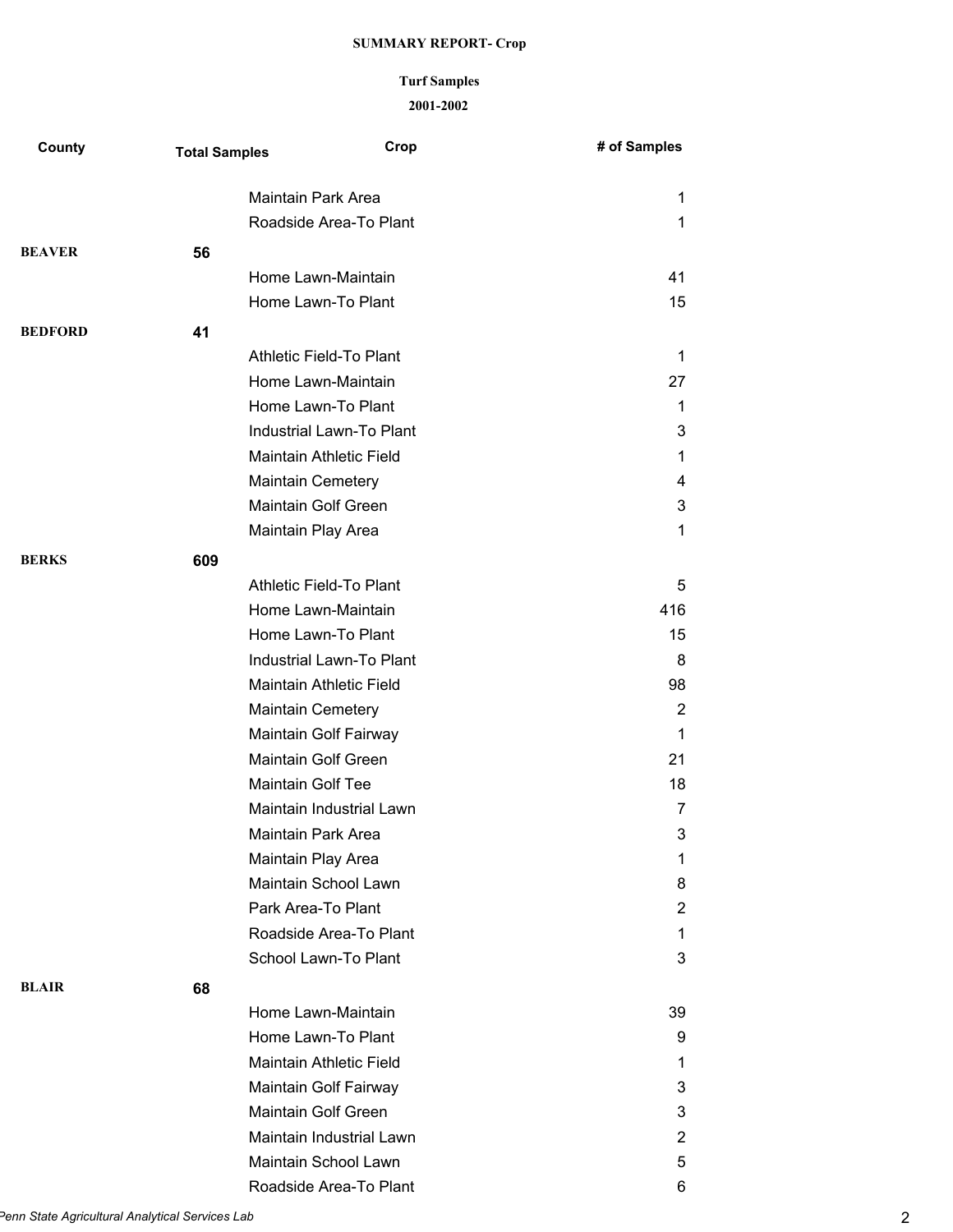# **Turf Samples**

| County          | <b>Total Samples</b> | Crop                           | # of Samples   |
|-----------------|----------------------|--------------------------------|----------------|
| <b>BRADFORD</b> | 10                   |                                |                |
|                 |                      | Home Lawn-Maintain             | 9              |
|                 |                      | Home Lawn-To Plant             | 1              |
| <b>BUCKS</b>    | 298                  |                                |                |
|                 |                      | <b>Athletic Field-To Plant</b> | 9              |
|                 |                      | Golf Fairway-To Plant          | 1              |
|                 |                      | Golf Green-To Plant            | 2              |
|                 |                      | Golf Tee-To Plant              | $\mathbf{1}$   |
|                 |                      | Home Lawn-Maintain             | 182            |
|                 |                      | Home Lawn-To Plant             | 30             |
|                 |                      | Industrial Lawn-To Plant       | 10             |
|                 |                      | <b>Maintain Athletic Field</b> | 27             |
|                 |                      | <b>Maintain Cemetery</b>       | 2              |
|                 |                      | Maintain Golf Green            | 3              |
|                 |                      | Maintain Golf Rough            | $\overline{2}$ |
|                 |                      | <b>Maintain Golf Tee</b>       | 1              |
|                 |                      | Maintain Industrial Lawn       | 8              |
|                 |                      | Maintain Park Area             | 4              |
|                 |                      | Maintain School Lawn           | $\overline{2}$ |
|                 |                      | Roadside Area-To Plant         | $\mathbf{1}$   |
|                 |                      | School Lawn-To Plant           | 13             |
| <b>BUTLER</b>   | 116                  |                                |                |
|                 |                      | <b>Athletic Field-To Plant</b> | 4              |
|                 |                      | Golf Fairway-To Plant          | 1              |
|                 |                      | Golf Green-To Plant            | 3              |
|                 |                      | Golf Tee-To Plant              | 1              |
|                 |                      | Home Lawn-Maintain             | 67             |
|                 |                      | Home Lawn-To Plant             | 20             |
|                 |                      | Industrial Lawn-To Plant       | 6              |
|                 |                      | <b>Maintain Athletic Field</b> | 4              |
|                 |                      | Maintain Golf Green            | 3              |
|                 |                      | <b>Maintain Golf Tee</b>       | 1              |
|                 |                      | Maintain Industrial Lawn       | 5              |
|                 |                      | Park Area-To Plant             | 1              |
| <b>CAMBRIA</b>  | 67                   |                                |                |
|                 |                      | <b>Athletic Field-To Plant</b> | 3              |
|                 |                      | Home Lawn-Maintain             | 33             |
|                 |                      | Home Lawn-To Plant             | 5              |
|                 |                      | Industrial Lawn-To Plant       | 3              |
|                 |                      | Maintain Athletic Field        | 13             |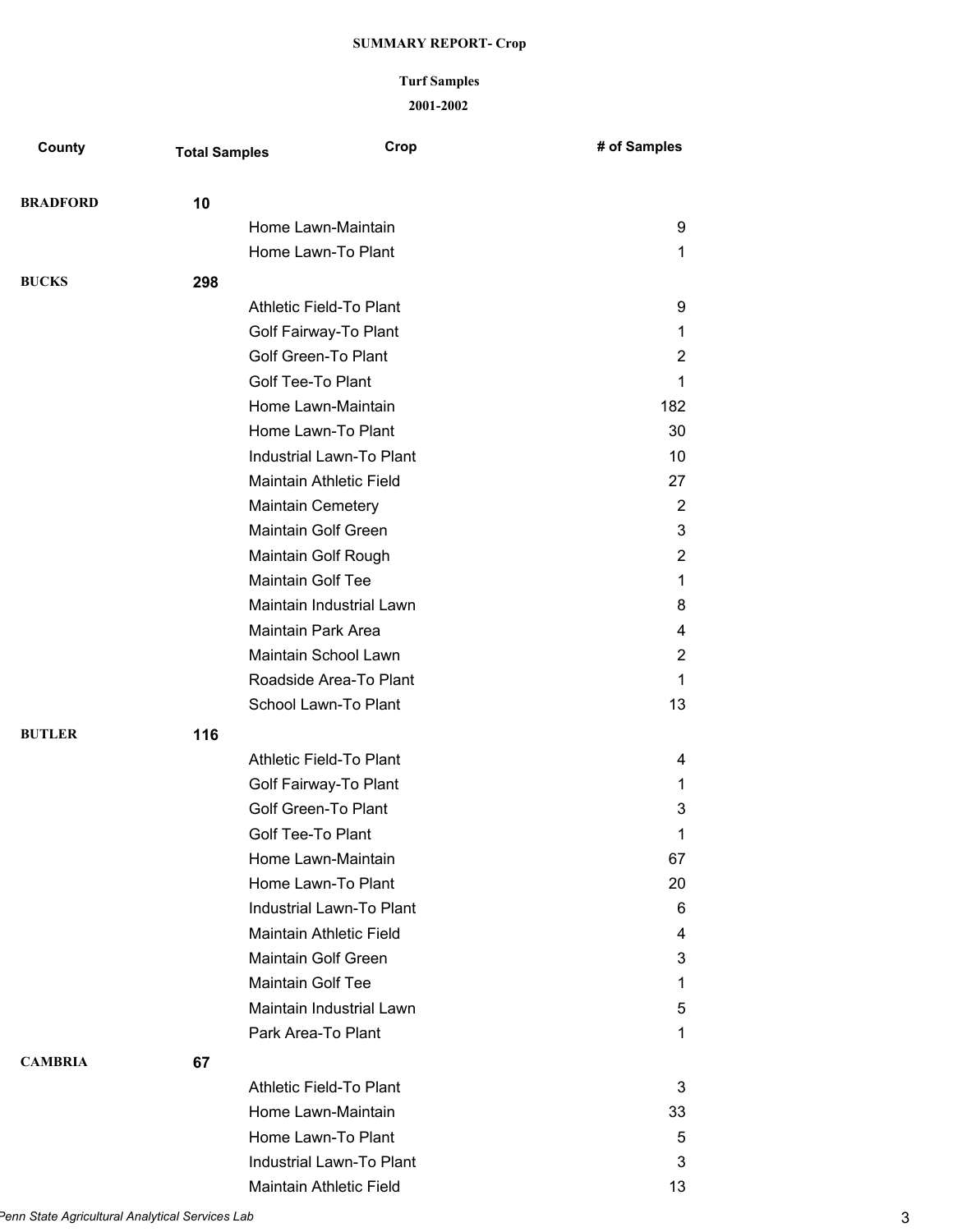#### **Turf Samples**

| County         | <b>Total Samples</b> | Crop                           | # of Samples   |
|----------------|----------------------|--------------------------------|----------------|
|                |                      | Maintain Industrial Lawn       |                |
|                |                      | Maintain Play Area             | 2<br>1         |
|                |                      | Maintain School Lawn           | 1              |
|                |                      | Park Area-To Plant             | 1              |
|                |                      | Roadside Area-To Plant         | 3              |
|                |                      | School Lawn-To Plant           | $\overline{2}$ |
|                |                      |                                |                |
| <b>CAMERON</b> | 8                    | Home Lawn-Maintain             | 3              |
|                |                      | Home Lawn-To Plant             | 1              |
|                |                      | Maintain Golf Fairway          | 4              |
|                |                      |                                |                |
| <b>CARBON</b>  | 53                   |                                |                |
|                |                      | <b>Athletic Field-To Plant</b> | $\overline{2}$ |
|                |                      | Home Lawn-Maintain             | 25             |
|                |                      | Home Lawn-To Plant             | 9              |
|                |                      | Industrial Lawn-To Plant       | 8              |
|                |                      | <b>Maintain Athletic Field</b> | 5              |
|                |                      | Roadside Area-To Plant         | 4              |
| <b>CENTRE</b>  | 409                  |                                |                |
|                |                      | Athletic Field-To Plant        | $\overline{2}$ |
|                |                      | Golf Fairway-To Plant          | 27             |
|                |                      | <b>Golf Green-To Plant</b>     | 4              |
|                |                      | Home Lawn-Maintain             | 191            |
|                |                      | Home Lawn-To Plant             | 35             |
|                |                      | Industrial Lawn-To Plant       | 5              |
|                |                      | Maintain Athletic Field        | 74             |
|                |                      | Maintain Golf Fairway          | 20             |
|                |                      | Maintain Golf Green            | 19             |
|                |                      | Maintain Golf Rough            | 6              |
|                |                      | Maintain Golf Tee              | 3              |
|                |                      | Maintain Industrial Lawn       | 15             |
|                |                      | Maintain Park Area             | 3              |
|                |                      | Park Area-To Plant             | 1              |
|                |                      | Play Area-To Plant             | 1              |
|                |                      | Roadside Area-To Plant         | 1              |
|                |                      | Sod Production-To Plant        | 2              |
| <b>CHESTER</b> | 481                  |                                |                |
|                |                      | <b>Athletic Field-To Plant</b> | 10             |
|                |                      | <b>Golf Green-To Plant</b>     | 3              |
|                |                      | Home Lawn-Maintain             | 348            |
|                |                      | Home Lawn-To Plant             | 39             |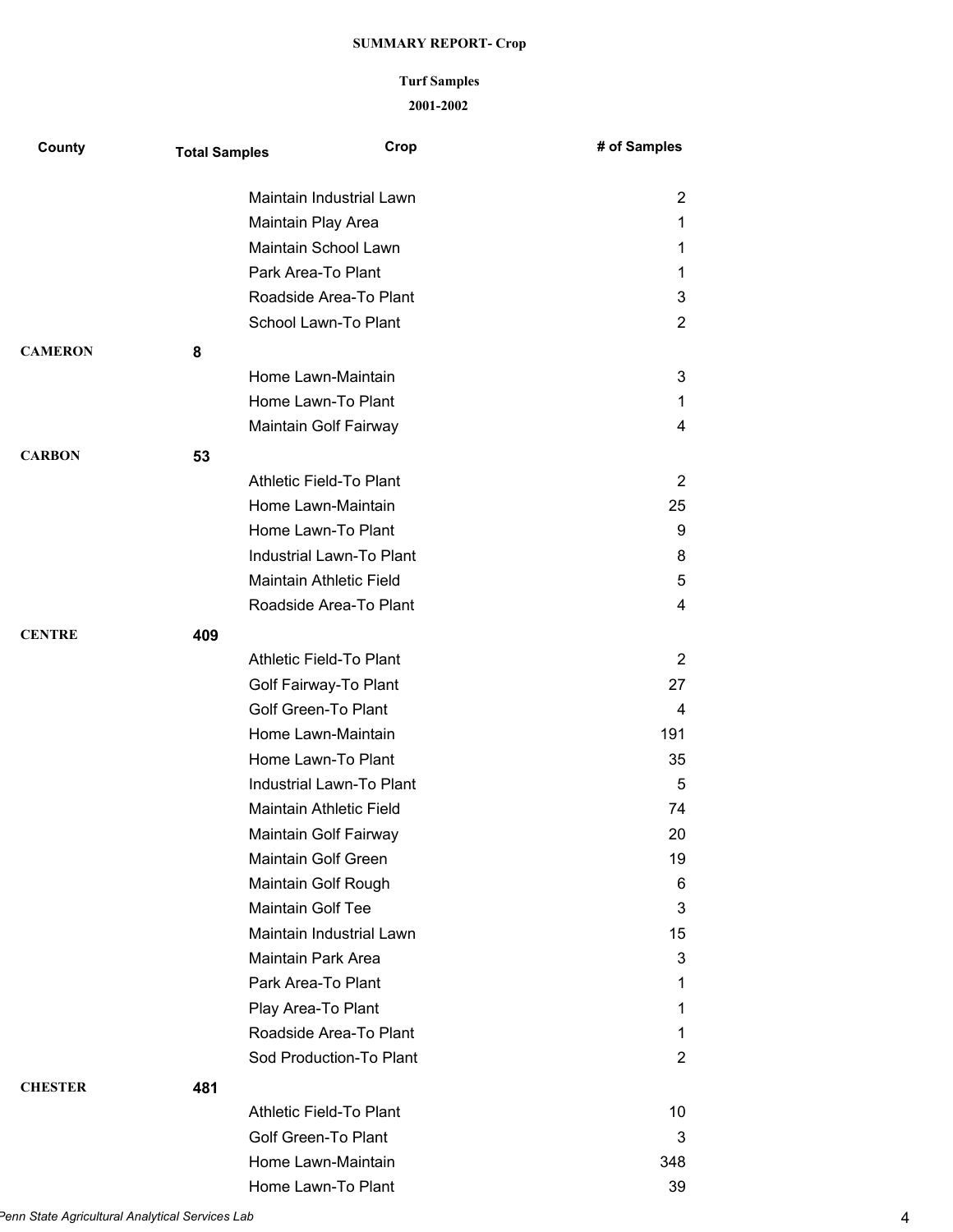### **Turf Samples**

| County            | <b>Total Samples</b> | Crop                                               | # of Samples   |
|-------------------|----------------------|----------------------------------------------------|----------------|
|                   |                      | Industrial Lawn-To Plant                           | 10             |
|                   |                      | Maintain Athletic Field                            | 6              |
|                   |                      | Maintain Golf Fairway                              | 14             |
|                   |                      | Maintain Golf Green                                | 20             |
|                   |                      | Maintain Golf Rough                                | 4              |
|                   |                      | <b>Maintain Golf Tee</b>                           | 6              |
|                   |                      | Maintain Industrial Lawn                           | 4              |
|                   |                      | Maintain Park Area                                 | 6              |
|                   |                      | Maintain Play Area                                 | $\overline{2}$ |
|                   |                      | Park Area-To Plant                                 | 7              |
|                   |                      | School Lawn-To Plant                               | 1              |
|                   |                      | Sod Production-To Plant                            | 1              |
| <b>CLARION</b>    | 14                   |                                                    |                |
|                   |                      | Home Lawn-Maintain                                 | 12             |
|                   |                      | Home Lawn-To Plant                                 | 1              |
|                   |                      | <b>Maintain Cemetery</b>                           | 1              |
| <b>CLEARFIELD</b> | 108                  |                                                    |                |
|                   |                      | <b>Athletic Field-To Plant</b>                     | $\overline{2}$ |
|                   |                      | Home Lawn-Maintain                                 | 28             |
|                   |                      | Home Lawn-To Plant                                 | 12             |
|                   |                      | Industrial Lawn-To Plant                           | 3              |
|                   |                      | Maintain Athletic Field                            | 9              |
|                   |                      |                                                    | 14             |
|                   |                      | Maintain Golf Fairway<br>Maintain Golf Green       | 14             |
|                   |                      | Maintain Golf Tee                                  | 22             |
|                   |                      |                                                    |                |
|                   |                      | Maintain Industrial Lawn<br>Roadside Area-To Plant | 2<br>1         |
|                   |                      | Sod Production-To Plant                            | 1              |
|                   |                      |                                                    |                |
| <b>CLINTON</b>    | 21                   |                                                    |                |
|                   |                      | Home Lawn-Maintain                                 | 5              |
|                   |                      | Home Lawn-To Plant                                 | 3              |
|                   |                      | Industrial Lawn-To Plant                           | 6              |
|                   |                      | <b>Maintain Athletic Field</b>                     | 6              |
|                   |                      | Play Area-To Plant                                 | 1              |
| <b>COLUMBIA</b>   | 59                   |                                                    |                |
|                   |                      | Home Lawn-Maintain                                 | 25             |
|                   |                      | Home Lawn-To Plant                                 | $\overline{2}$ |
|                   |                      | Industrial Lawn-To Plant                           | 1              |
|                   |                      | <b>Maintain Athletic Field</b>                     | 16             |
|                   |                      | Park Area-To Plant                                 | 1              |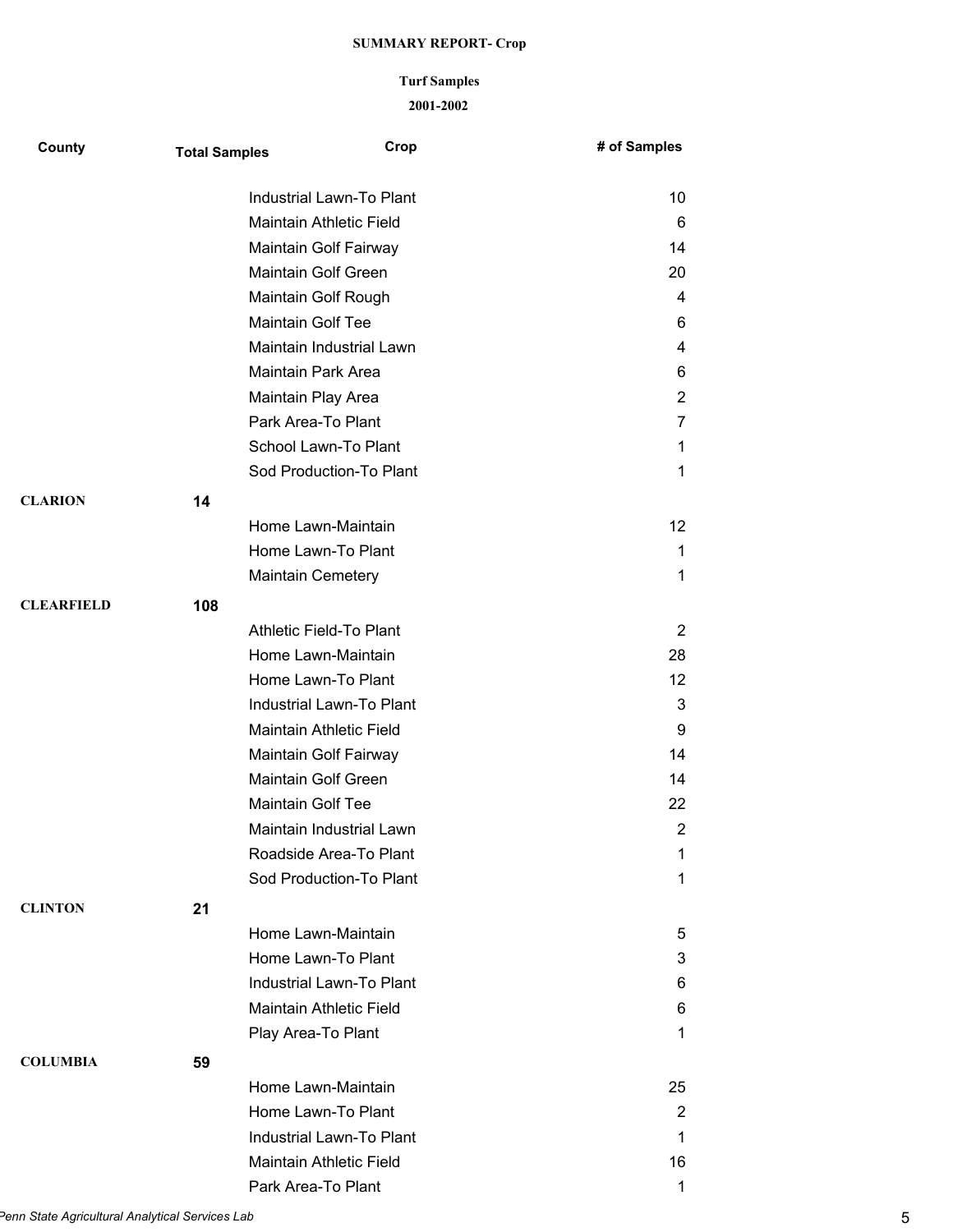# **Turf Samples**

| County            | <b>Total Samples</b> | Crop                           | # of Samples   |
|-------------------|----------------------|--------------------------------|----------------|
|                   |                      | Roadside Area-To Plant         | 13             |
|                   |                      | School Lawn-To Plant           | 1              |
| <b>CRAWFORD</b>   | 49                   |                                |                |
|                   |                      | Home Lawn-Maintain             | 15             |
|                   |                      | Home Lawn-To Plant             | 5              |
|                   |                      | Industrial Lawn-To Plant       | 1              |
|                   |                      | <b>Maintain Athletic Field</b> | 1              |
|                   |                      | Maintain Golf Fairway          | 20             |
|                   |                      | Park Area-To Plant             | 1              |
|                   |                      | School Lawn-To Plant           | 1              |
|                   |                      | Sod Production-To Plant        | 5              |
| <b>CUMBERLAND</b> | 369                  |                                |                |
|                   |                      | <b>Athletic Field-To Plant</b> | 5              |
|                   |                      | Cemetery-To Plant              | 1              |
|                   |                      | Home Lawn-Maintain             | 249            |
|                   |                      | Home Lawn-To Plant             | 31             |
|                   |                      | Industrial Lawn-To Plant       | 4              |
|                   |                      | Maintain Athletic Field        | 34             |
|                   |                      | <b>Maintain Cemetery</b>       | 1              |
|                   |                      | Maintain Industrial Lawn       | 2              |
|                   |                      | Maintain Play Area             | 1              |
|                   |                      | Maintain School Lawn           | 3              |
|                   |                      | Roadside Area-To Plant         | 1              |
|                   |                      | School Lawn-To Plant           | 36             |
|                   |                      | Sod Production-To Plant        | 1              |
| <b>DAUPHIN</b>    | 302                  |                                |                |
|                   |                      | <b>Athletic Field-To Plant</b> | 2              |
|                   |                      | Golf Fairway-To Plant          | 4              |
|                   |                      | Home Lawn-Maintain             | 203            |
|                   |                      | Home Lawn-To Plant             | 26             |
|                   |                      | Industrial Lawn-To Plant       | 6              |
|                   |                      | <b>Maintain Athletic Field</b> | 6              |
|                   |                      | <b>Maintain Cemetery</b>       | 1              |
|                   |                      | Maintain Industrial Lawn       | 4              |
|                   |                      | Maintain Park Area             | 44             |
|                   |                      | Maintain Play Area             | 1              |
|                   |                      | Park Area-To Plant             | 1              |
|                   |                      | Roadside Area-To Plant         | $\overline{2}$ |
|                   |                      | School Lawn-To Plant           | $\overline{2}$ |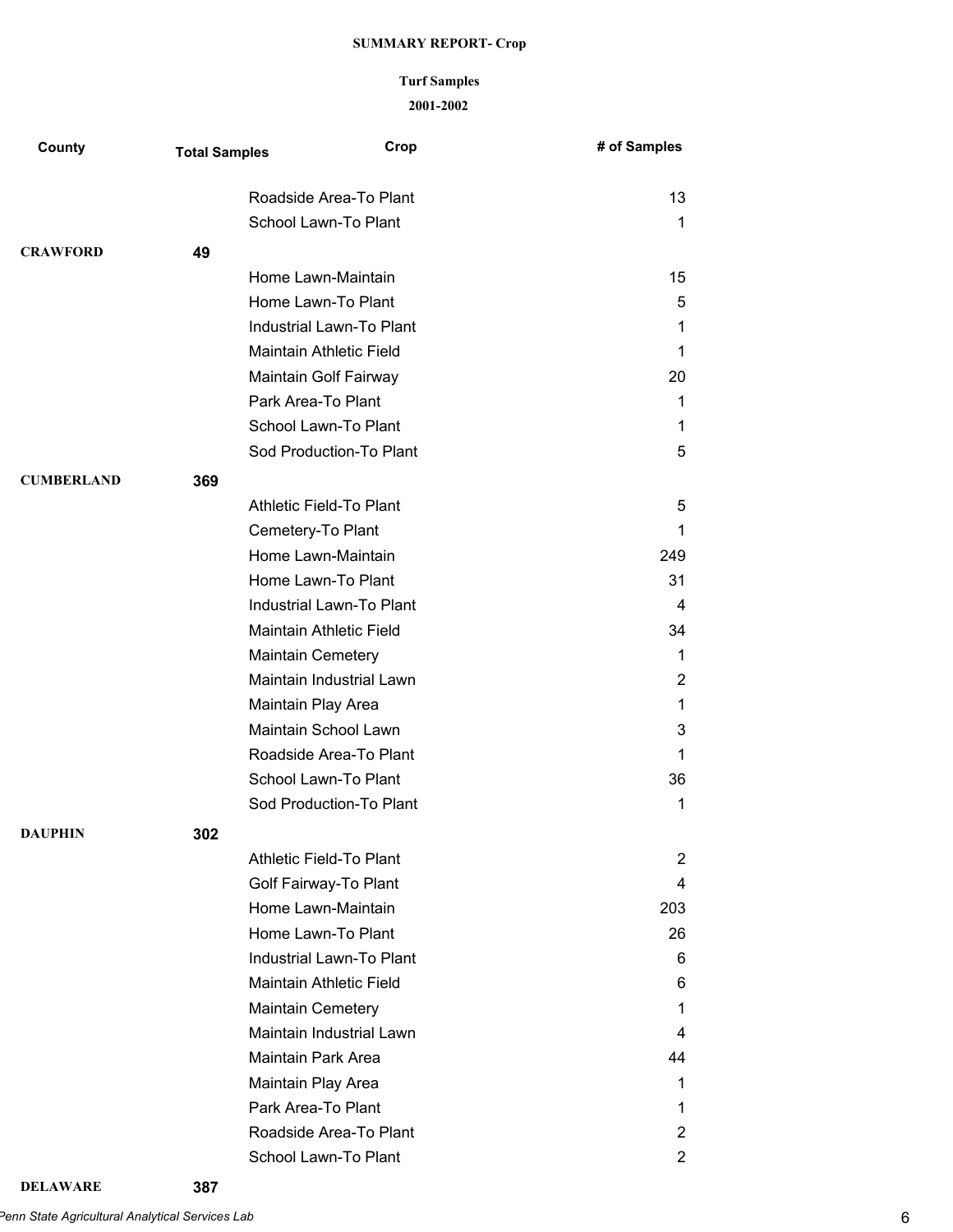### **Turf Samples**

| County          | <b>Total Samples</b> | Crop                           | # of Samples   |
|-----------------|----------------------|--------------------------------|----------------|
|                 |                      | <b>Athletic Field-To Plant</b> | 26             |
|                 |                      | Home Lawn-Maintain             | 285            |
|                 |                      | Home Lawn-To Plant             | 26             |
|                 |                      | Industrial Lawn-To Plant       | 7              |
|                 |                      | <b>Maintain Athletic Field</b> | 35             |
|                 |                      | Maintain Golf Green            | 1              |
|                 |                      | Maintain Industrial Lawn       | 1              |
|                 |                      | Maintain Park Area             | 3              |
|                 |                      | Maintain School Lawn           | 3              |
| ELK             | 24                   |                                |                |
|                 |                      | Home Lawn-Maintain             | 15             |
|                 |                      | Home Lawn-To Plant             | 2              |
|                 |                      | <b>Maintain Athletic Field</b> | 3              |
|                 |                      | Maintain Golf Fairway          | 2              |
|                 |                      | Maintain Golf Green            | $\overline{2}$ |
| ERIE            | 101                  |                                |                |
|                 |                      | Athletic Field-To Plant        | 2              |
|                 |                      | Home Lawn-Maintain             | 60             |
|                 |                      | Home Lawn-To Plant             | 15             |
|                 |                      | Industrial Lawn-To Plant       | 2              |
|                 |                      | <b>Maintain Cemetery</b>       | 5              |
|                 |                      | Maintain Golf Fairway          | 6              |
|                 |                      | Maintain Golf Green            | 4              |
|                 |                      | <b>Maintain Golf Tee</b>       | 3              |
|                 |                      | Maintain Park Area             | 3              |
|                 |                      | Play Area-To Plant             | 1              |
| FAYETTE         | 48                   |                                |                |
|                 |                      | <b>Athletic Field-To Plant</b> | 1              |
|                 |                      | Home Lawn-Maintain             | 35             |
|                 |                      | Home Lawn-To Plant             | 5              |
|                 |                      | <b>Maintain Athletic Field</b> | 4              |
|                 |                      | Maintain Industrial Lawn       | 1              |
|                 |                      | Play Area-To Plant             | $\overline{2}$ |
| <b>FOREST</b>   | $\mathbf{2}$         |                                |                |
|                 |                      | Home Lawn-Maintain             | 2              |
| <b>FRANKLIN</b> | 346                  |                                |                |
|                 |                      | Athletic Field-To Plant        | 4              |
|                 |                      | Home Lawn-Maintain             | 238            |
|                 |                      | Home Lawn-To Plant             | 92             |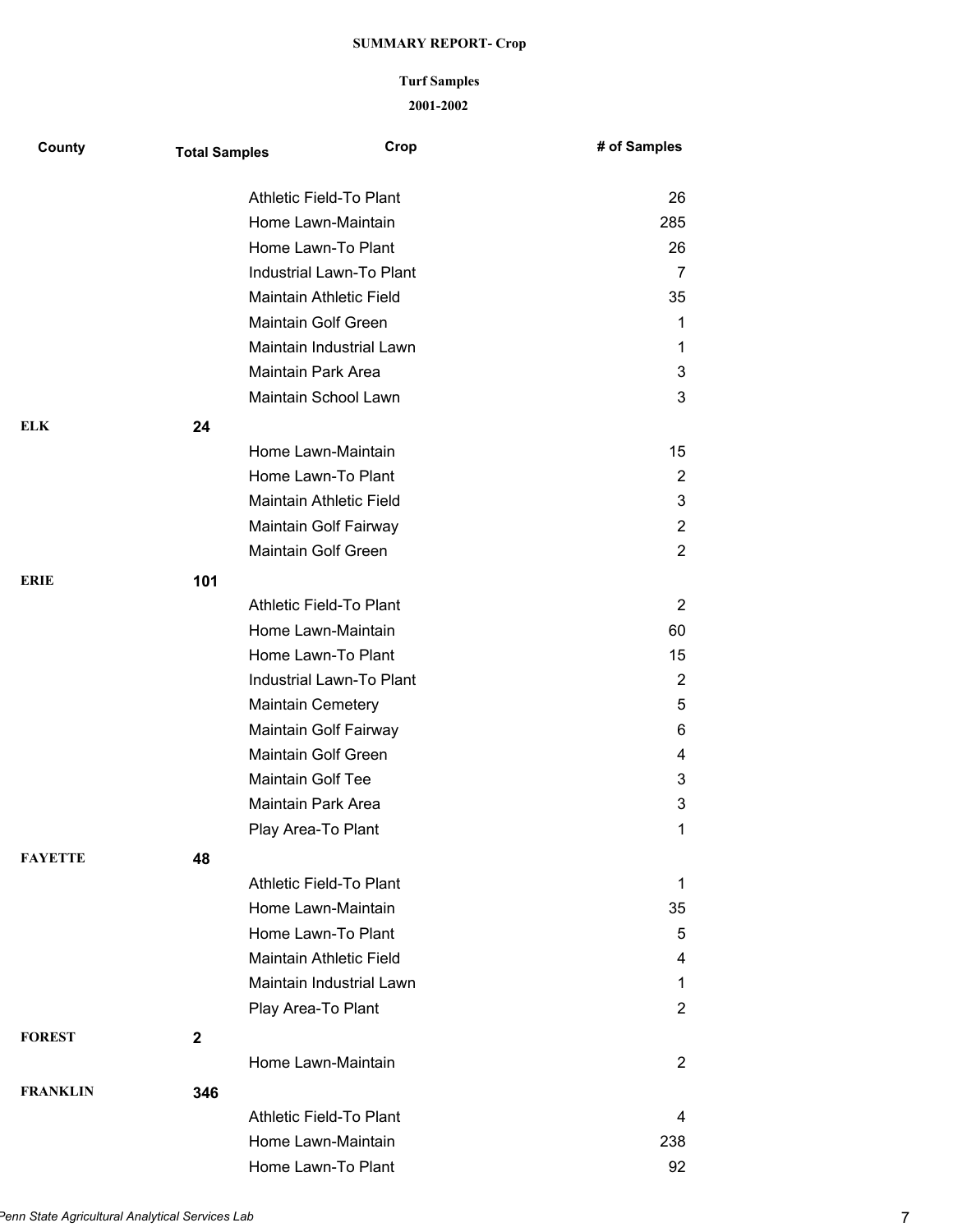## **Turf Samples**

| County            | <b>Total Samples</b> | Crop                           | # of Samples        |
|-------------------|----------------------|--------------------------------|---------------------|
|                   |                      | Industrial Lawn-To Plant       |                     |
|                   |                      | Maintain School Lawn           | 4<br>$\overline{2}$ |
|                   |                      | Park Area-To Plant             | $\mathbf{1}$        |
|                   |                      | Roadside Area-To Plant         | 5                   |
|                   |                      |                                |                     |
| <b>FULTON</b>     | 26                   |                                |                     |
|                   |                      | Athletic Field-To Plant        | 2                   |
|                   |                      | Home Lawn-Maintain             | 9                   |
|                   |                      | Home Lawn-To Plant             | 3                   |
|                   |                      | Maintain Athletic Field        | 7                   |
|                   |                      | Maintain School Lawn           | 3                   |
|                   |                      | Park Area-To Plant             | $\overline{2}$      |
| <b>GREENE</b>     | 5                    |                                |                     |
|                   |                      | Home Lawn-Maintain             | 3                   |
|                   |                      | Home Lawn-To Plant             | 2                   |
| <b>HUNTINGDON</b> | 34                   |                                |                     |
|                   |                      | Home Lawn-Maintain             | 23                  |
|                   |                      | Home Lawn-To Plant             | 5                   |
|                   |                      | Industrial Lawn-To Plant       | 4                   |
|                   |                      | <b>Maintain Athletic Field</b> | 1                   |
|                   |                      | Maintain Golf Green            | 1                   |
| <b>INDIANA</b>    | 69                   |                                |                     |
|                   |                      | <b>Golf Tee-To Plant</b>       | $\mathbf{1}$        |
|                   |                      | Home Lawn-Maintain             | 29                  |
|                   |                      | Home Lawn-To Plant             | 7                   |
|                   |                      | Maintain Athletic Field        | 7                   |
|                   |                      | Maintain Golf Fairway          | 2                   |
|                   |                      | <b>Maintain Golf Green</b>     | 6                   |
|                   |                      | Maintain Golf Tee              | 1                   |
|                   |                      | Maintain Industrial Lawn       | 1                   |
|                   |                      | Roadside Area-To Plant         | $\overline{2}$      |
|                   |                      | Sod Production-To Plant        | 13                  |
|                   |                      |                                |                     |
| <b>JEFFERSON</b>  | 9                    |                                |                     |
|                   |                      | Home Lawn-Maintain             | 3                   |
|                   |                      | Home Lawn-To Plant             | 1                   |
|                   |                      | Maintain Athletic Field        | 1                   |
|                   |                      | Roadside Area-To Plant         | 4                   |
| <b>JUNIATA</b>    | 14                   |                                |                     |
|                   |                      | <b>Athletic Field-To Plant</b> | 1                   |
|                   |                      | Home Lawn-Maintain             | 6                   |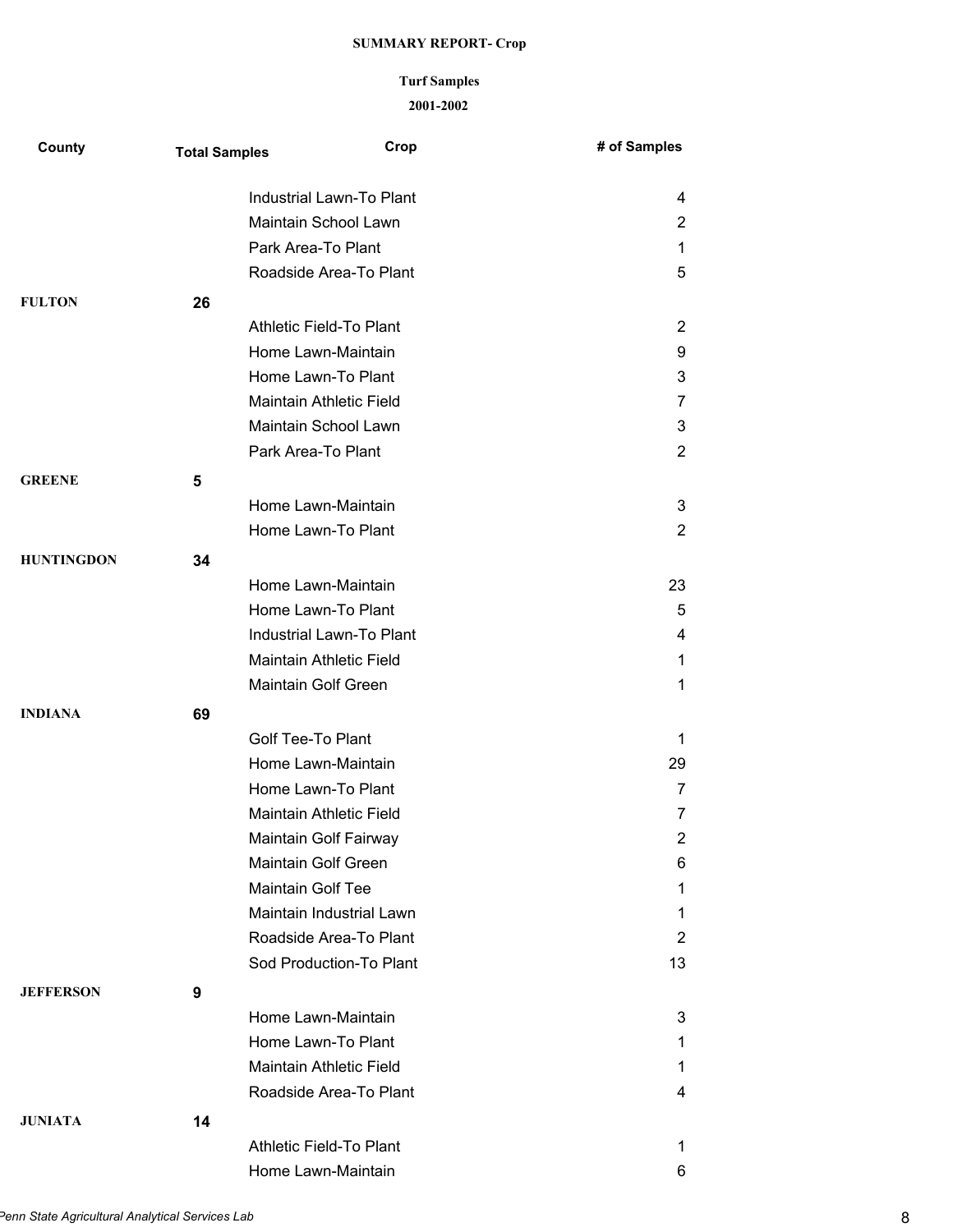# **Turf Samples**

| County            | <b>Total Samples</b> | Crop                            | # of Samples   |
|-------------------|----------------------|---------------------------------|----------------|
|                   |                      | Home Lawn-To Plant              | 1              |
|                   |                      | <b>Industrial Lawn-To Plant</b> | 1              |
|                   |                      | <b>Maintain Athletic Field</b>  | 2              |
|                   |                      | Sod Production-To Plant         | 3              |
| <b>LACKAWANNA</b> | 101                  |                                 |                |
|                   |                      | <b>Athletic Field-To Plant</b>  | 1              |
|                   |                      | Cemetery-To Plant               | 1              |
|                   |                      | Home Lawn-Maintain              | 52             |
|                   |                      | Home Lawn-To Plant              | 14             |
|                   |                      | Industrial Lawn-To Plant        | 4              |
|                   |                      | <b>Maintain Athletic Field</b>  | 8              |
|                   |                      | Maintain Golf Fairway           | 3              |
|                   |                      | <b>Maintain Golf Green</b>      | 3              |
|                   |                      | Maintain Golf Rough             | $\overline{2}$ |
|                   |                      | Maintain Industrial Lawn        | 4              |
|                   |                      | Maintain Park Area              | $\overline{2}$ |
|                   |                      | Park Area-To Plant              | 4              |
|                   |                      | School Lawn-To Plant            | 3              |
| <b>LANCASTER</b>  | 863                  |                                 |                |
|                   |                      | Athletic Field-To Plant         | 11             |
|                   |                      | Home Lawn-Maintain              | 725            |
|                   |                      | Home Lawn-To Plant              | 14             |
|                   |                      | <b>Industrial Lawn-To Plant</b> | 3              |
|                   |                      | Maintain Athletic Field         | 54             |
|                   |                      | <b>Maintain Cemetery</b>        | 1              |
|                   |                      | Maintain Industrial Lawn        | 2              |
|                   |                      | Maintain Park Area              | 17             |
|                   |                      | Maintain Play Area              | 1              |
|                   |                      | Roadside Area-To Plant          | 14             |
|                   |                      | Sod Production-To Plant         | 21             |
| <b>LAWRENCE</b>   | 36                   |                                 |                |
|                   |                      | <b>Athletic Field-To Plant</b>  | 4              |
|                   |                      | Home Lawn-Maintain              | 12             |
|                   |                      | Home Lawn-To Plant              | 5              |
|                   |                      | <b>Maintain Athletic Field</b>  | 10             |
|                   |                      | Maintain Industrial Lawn        | 1              |
|                   |                      | School Lawn-To Plant            | 4              |
| <b>LEBANON</b>    | 148                  |                                 |                |
|                   |                      | Cemetery-To Plant               | 1              |
|                   |                      | Golf Fairway-To Plant           | 4              |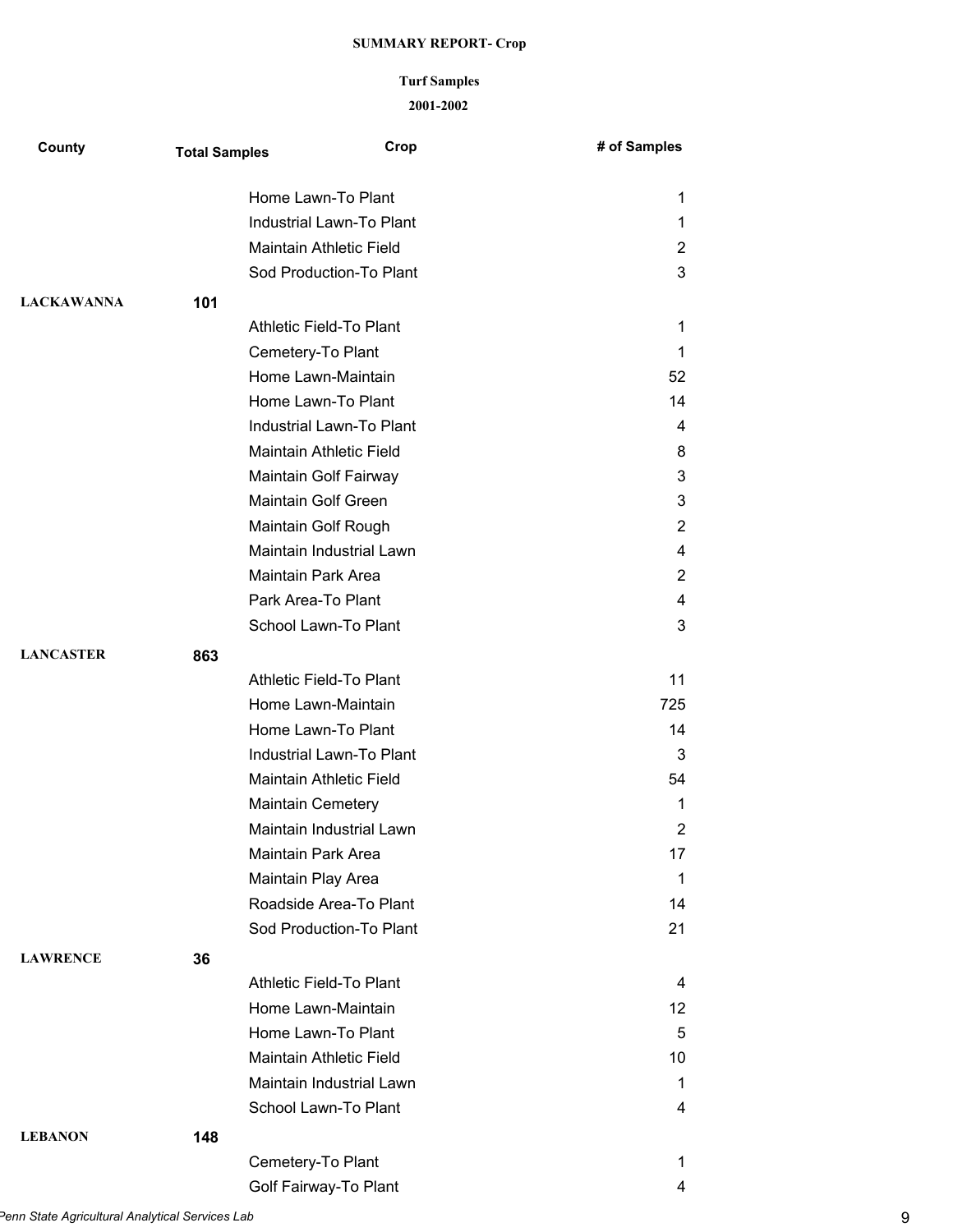## **Turf Samples**

| County         | <b>Total Samples</b> | Crop                           | # of Samples      |
|----------------|----------------------|--------------------------------|-------------------|
|                |                      | <b>Golf Green-To Plant</b>     | 4                 |
|                |                      | Golf Tee-To Plant              | 2                 |
|                |                      | Home Lawn-Maintain             | 98                |
|                |                      | Home Lawn-To Plant             | 6                 |
|                |                      | <b>Maintain Athletic Field</b> | 1                 |
|                |                      | <b>Maintain Cemetery</b>       | 29                |
|                |                      | <b>Maintain Golf Green</b>     | 1                 |
|                |                      | Maintain Golf Rough            | 1                 |
|                |                      | Maintain Play Area             | 1                 |
| <b>LEHIGH</b>  | 283                  |                                |                   |
|                |                      | <b>Athletic Field-To Plant</b> | 6                 |
|                |                      | Home Lawn-Maintain             | 222               |
|                |                      | Home Lawn-To Plant             | 28                |
|                |                      | Industrial Lawn-To Plant       | 1                 |
|                |                      | Maintain Athletic Field        | 16                |
|                |                      | <b>Maintain Cemetery</b>       | 1                 |
|                |                      | Maintain Golf Green            | 1                 |
|                |                      | Maintain Industrial Lawn       | 2                 |
|                |                      | Maintain Park Area             | 1                 |
|                |                      | Maintain School Lawn           | 1                 |
|                |                      | Park Area-To Plant             | 1                 |
|                |                      | Play Area-To Plant             | $\overline{2}$    |
|                |                      | School Lawn-To Plant           | 1                 |
| <b>LUZERNE</b> | 151                  |                                |                   |
|                |                      | <b>Athletic Field-To Plant</b> | $12 \overline{ }$ |
|                |                      | Home Lawn-Maintain             | 64                |
|                |                      | Home Lawn-To Plant             | 21                |
|                |                      | Industrial Lawn-To Plant       | 9                 |
|                |                      | Maintain Athletic Field        | 15                |
|                |                      | Maintain Golf Fairway          | 1                 |
|                |                      | Maintain Golf Green            | 11                |
|                |                      | Maintain School Lawn           | 1                 |
|                |                      | Park Area-To Plant             | 3                 |
|                |                      | Roadside Area-To Plant         | 3                 |
|                |                      | School Lawn-To Plant           | 11                |
| LYCOMING       | 69                   |                                |                   |
|                |                      | <b>Athletic Field-To Plant</b> | 8                 |
|                |                      | Home Lawn-Maintain             | 36                |
|                |                      | Home Lawn-To Plant             | 11                |
|                |                      | Maintain Athletic Field        | 8                 |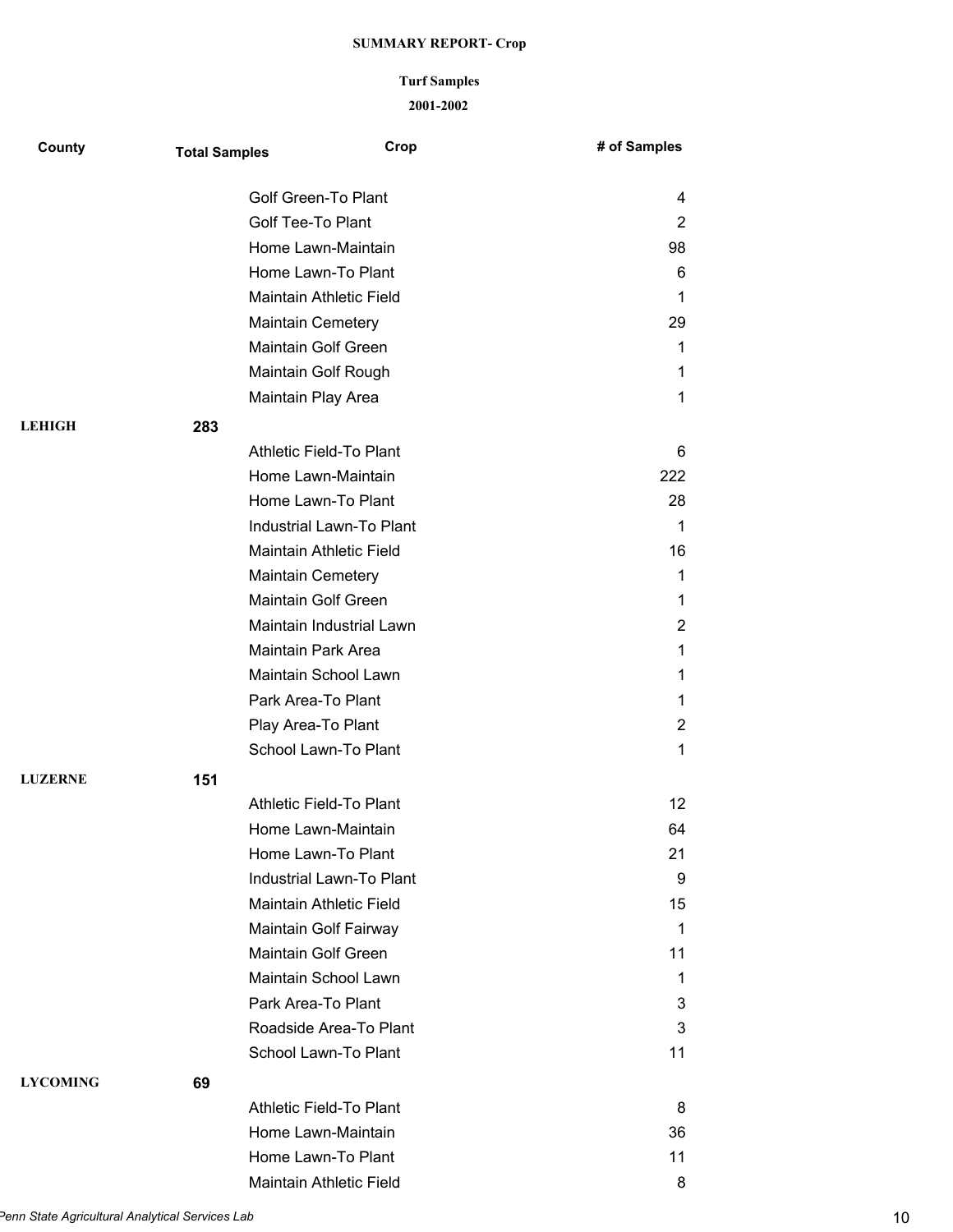## **Turf Samples**

| County            | <b>Total Samples</b> | Crop                            | # of Samples   |
|-------------------|----------------------|---------------------------------|----------------|
|                   |                      | Park Area-To Plant              | 2              |
|                   |                      | Roadside Area-To Plant          | 3              |
|                   |                      | Sod Production-To Plant         | $\mathbf{1}$   |
| <b>MCKEAN</b>     | 14                   |                                 |                |
|                   |                      | Home Lawn-Maintain              | 6              |
|                   |                      | Maintain Athletic Field         | 8              |
|                   |                      |                                 |                |
| <b>MERCER</b>     | 41                   | <b>Athletic Field-To Plant</b>  | $\overline{2}$ |
|                   |                      | Home Lawn-Maintain              | 23             |
|                   |                      | Home Lawn-To Plant              | 6              |
|                   |                      | <b>Industrial Lawn-To Plant</b> | 1              |
|                   |                      | <b>Maintain Athletic Field</b>  |                |
|                   |                      | <b>Maintain Golf Green</b>      | 4              |
|                   |                      |                                 | 1<br>4         |
|                   |                      | Roadside Area-To Plant          |                |
| <b>MIFFLIN</b>    | 41                   |                                 |                |
|                   |                      | Home Lawn-Maintain              | 35             |
|                   |                      | Home Lawn-To Plant              | 5              |
|                   |                      | Park Area-To Plant              | $\mathbf{1}$   |
| <b>MONROE</b>     | 92                   |                                 |                |
|                   |                      | <b>Golf Green-To Plant</b>      | $\overline{2}$ |
|                   |                      | Home Lawn-Maintain              | 52             |
|                   |                      | Home Lawn-To Plant              | 13             |
|                   |                      | <b>Maintain Athletic Field</b>  | 10             |
|                   |                      | Maintain Golf Green             | 4              |
|                   |                      | <b>Maintain Golf Tee</b>        | $\overline{2}$ |
|                   |                      | Maintain Park Area              | 6              |
|                   |                      | Maintain Play Area              | 2              |
|                   |                      | School Lawn-To Plant            | 1              |
| <b>MONTGOMERY</b> | 689                  |                                 |                |
|                   |                      | Athletic Field-To Plant         | 15             |
|                   |                      | Golf Fairway-To Plant           | $\overline{2}$ |
|                   |                      | <b>Golf Green-To Plant</b>      | 4              |
|                   |                      | Golf Rough-To Plant             | 1              |
|                   |                      | Golf Tee-To Plant               | $\mathbf 1$    |
|                   |                      | Home Lawn-Maintain              | 429            |
|                   |                      | Home Lawn-To Plant              | 63             |
|                   |                      | Industrial Lawn-To Plant        | 8              |
|                   |                      | Maintain Athletic Field         | 60             |
|                   |                      | Maintain Golf Fairway           | 13             |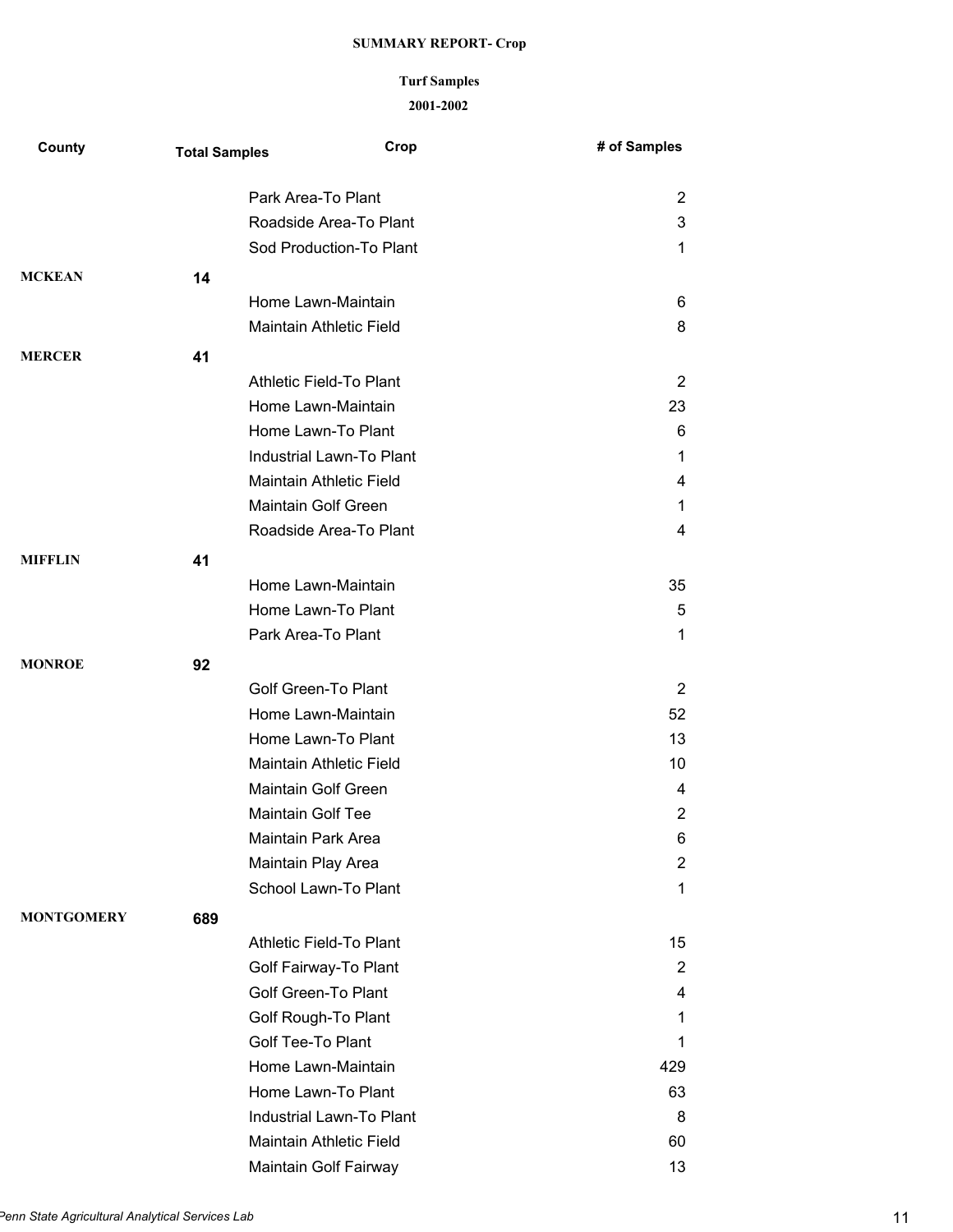### **Turf Samples**

| County         | <b>Total Samples</b> | Crop                           | # of Samples    |
|----------------|----------------------|--------------------------------|-----------------|
|                |                      | Maintain Golf Green            | 37              |
|                |                      | Maintain Golf Rough            | 2               |
|                |                      | <b>Maintain Golf Tee</b>       | 12              |
|                |                      | Maintain Industrial Lawn       | 10              |
|                |                      | Maintain Park Area             | 6               |
|                |                      | Maintain Play Area             | $\overline{2}$  |
|                |                      | Maintain School Lawn           | 1               |
|                |                      | Park Area-To Plant             | 2               |
|                |                      | Play Area-To Plant             | 1               |
|                |                      | Roadside Area-To Plant         | 1               |
|                |                      | Sod Production-To Plant        | 19              |
| <b>MONTOUR</b> | 19                   |                                |                 |
|                |                      | Home Lawn-Maintain             | 13              |
|                |                      | Home Lawn-To Plant             | 6               |
| NORTHAMPTON    | 212                  |                                |                 |
|                |                      | <b>Athletic Field-To Plant</b> | 1               |
|                |                      | Home Lawn-Maintain             | 175             |
|                |                      | Home Lawn-To Plant             | 8               |
|                |                      | Maintain Athletic Field        | 12 <sup>°</sup> |
|                |                      | <b>Maintain Cemetery</b>       | $\overline{2}$  |
|                |                      | Maintain Industrial Lawn       | 1               |
|                |                      | Maintain Park Area             | 7               |
|                |                      | Park Area-To Plant             | $\overline{2}$  |
|                |                      | Play Area-To Plant             | 1               |
|                |                      | Roadside Area-To Plant         | 3               |
| NORTHUMBERLAND | 71                   |                                |                 |
|                |                      | <b>Athletic Field-To Plant</b> | 1               |
|                |                      | Cemetery-To Plant              | $\overline{2}$  |
|                |                      | Home Lawn-Maintain             | 35              |
|                |                      | Home Lawn-To Plant             | 7               |
|                |                      | Maintain Athletic Field        | 7               |
|                |                      | Maintain Golf Fairway          | 4               |
|                |                      | Maintain Industrial Lawn       | 14              |
|                |                      | Park Area-To Plant             | 1               |
| PА             | 1                    |                                |                 |
|                |                      | Home Lawn-Maintain             | 1               |
| PERRY          | 28                   |                                |                 |
|                |                      | Home Lawn-Maintain             | 17              |
|                |                      | Home Lawn-To Plant             | 1               |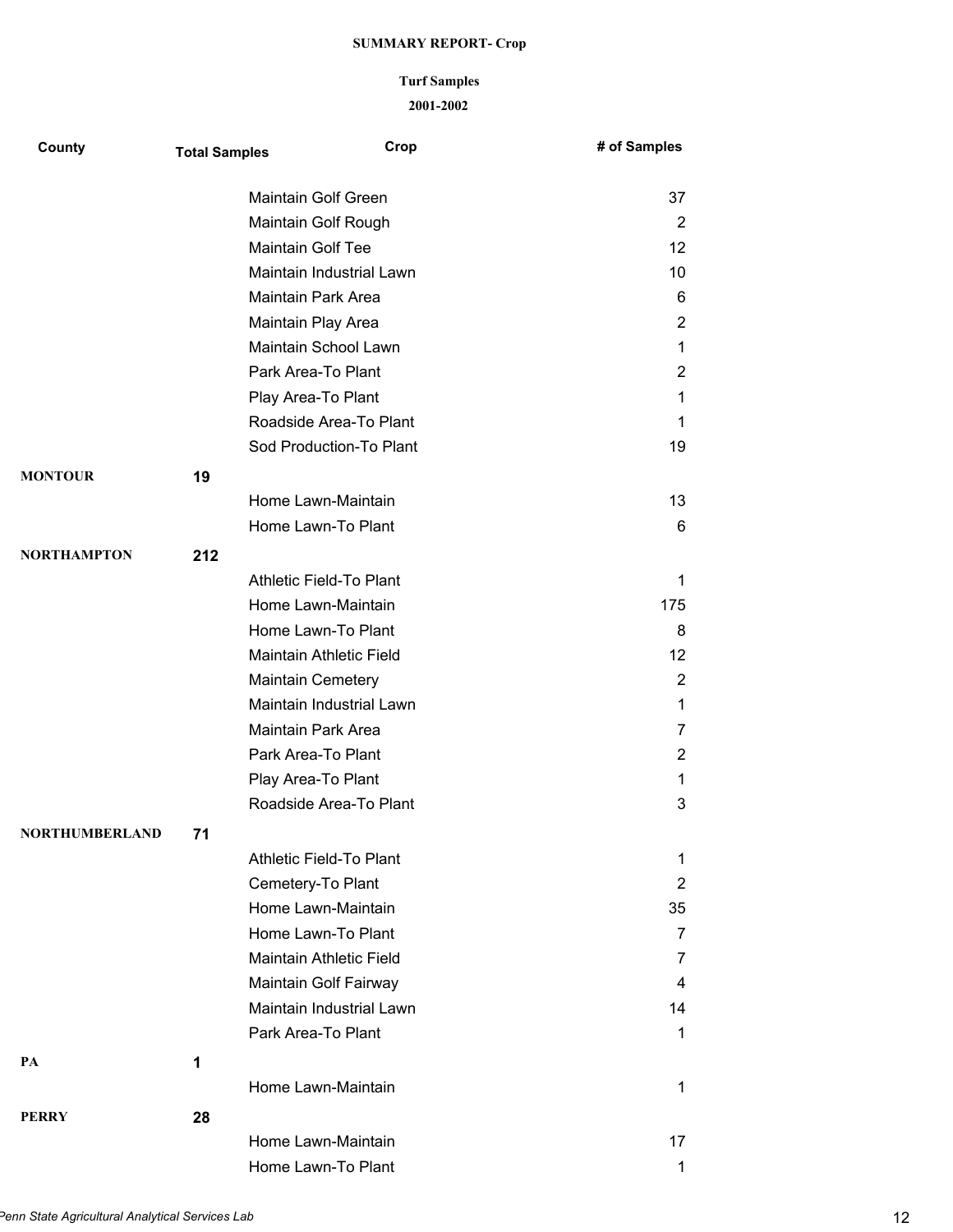## **Turf Samples**

| County              | <b>Total Samples</b> | Crop                           | # of Samples   |
|---------------------|----------------------|--------------------------------|----------------|
|                     |                      | Maintain Athletic Field        | 6              |
|                     |                      | Park Area-To Plant             | 4              |
| <b>PHILADELPHIA</b> | 95                   |                                |                |
|                     |                      | <b>Athletic Field-To Plant</b> | 5              |
|                     |                      | Home Lawn-Maintain             | 49             |
|                     |                      | Home Lawn-To Plant             | 10             |
|                     |                      | Industrial Lawn-To Plant       | 1              |
|                     |                      | <b>Maintain Athletic Field</b> | 5              |
|                     |                      | Maintain Industrial Lawn       | 6              |
|                     |                      | Maintain Park Area             | $\overline{2}$ |
|                     |                      | Maintain Play Area             | $\mathbf 1$    |
|                     |                      | Park Area-To Plant             | 15             |
|                     |                      | Roadside Area-To Plant         | 1              |
| <b>PIKE</b>         | 9                    |                                |                |
|                     |                      | Home Lawn-Maintain             | 4              |
|                     |                      | Home Lawn-To Plant             | $\overline{2}$ |
|                     |                      | Maintain Athletic Field        | 1              |
|                     |                      | Roadside Area-To Plant         | $\overline{2}$ |
| <b>POTTER</b>       | 11                   |                                |                |
|                     |                      | Athletic Field-To Plant        | 1              |
|                     |                      | Golf Rough-To Plant            | 4              |
|                     |                      | Home Lawn-Maintain             | 1              |
|                     |                      | Home Lawn-To Plant             | $\overline{2}$ |
|                     |                      | Maintain Athletic Field        | 3              |
| <b>SCHUYLKILL</b>   | 87                   |                                |                |
|                     |                      | Athletic Field-To Plant        | 5              |
|                     |                      | Home Lawn-Maintain             | 49             |
|                     |                      | Home Lawn-To Plant             | 7              |
|                     |                      | Industrial Lawn-To Plant       | 4              |
|                     |                      | <b>Maintain Athletic Field</b> | 6              |
|                     |                      | <b>Maintain Cemetery</b>       | 1              |
|                     |                      | Maintain Golf Fairway          | 3              |
|                     |                      | <b>Maintain Golf Green</b>     | 4              |
|                     |                      | <b>Maintain Golf Tee</b>       | 4              |
|                     |                      | Maintain School Lawn           | 1              |
|                     |                      | Roadside Area-To Plant         | 3              |
| <b>SNYDER</b>       | 13                   |                                |                |
|                     |                      | <b>Athletic Field-To Plant</b> | $\overline{2}$ |
|                     |                      | Home Lawn-Maintain             | 5              |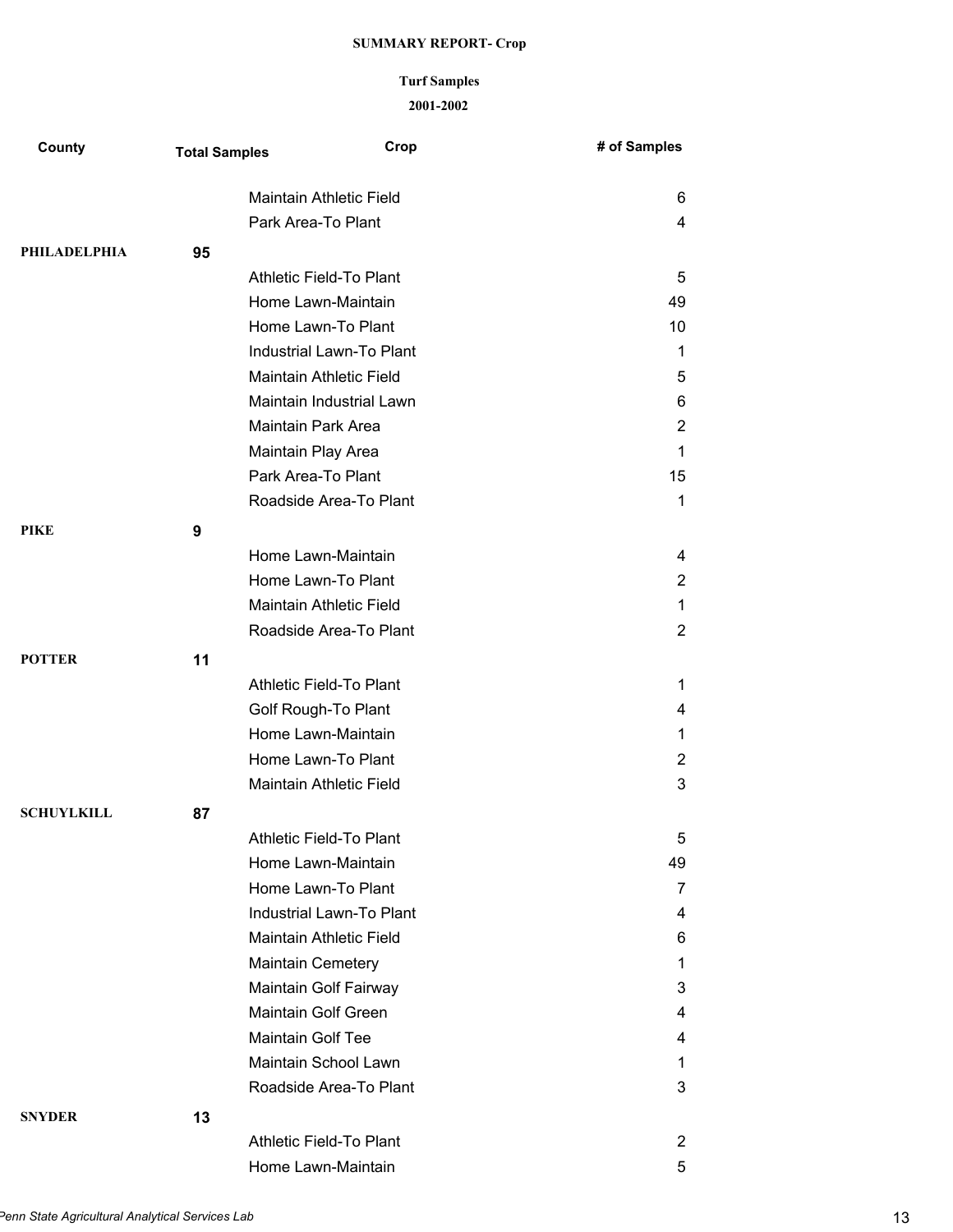## **Turf Samples**

| County             | <b>Total Samples</b> | Crop                           | # of Samples    |
|--------------------|----------------------|--------------------------------|-----------------|
|                    |                      | Home Lawn-To Plant             | 4               |
|                    |                      | <b>Maintain Athletic Field</b> | 1               |
|                    |                      | Maintain Golf Green            | 1               |
| <b>SOMERSET</b>    | 33                   |                                |                 |
|                    |                      | Home Lawn-Maintain             | 18              |
|                    |                      | Home Lawn-To Plant             | 1               |
|                    |                      | Industrial Lawn-To Plant       | 3               |
|                    |                      | Maintain Athletic Field        | $\overline{2}$  |
|                    |                      | Maintain Industrial Lawn       | $\overline{7}$  |
|                    |                      | Park Area-To Plant             | 1               |
|                    |                      | Sod Production-To Plant        | 1               |
| <b>SULLIVAN</b>    | 3                    |                                |                 |
|                    |                      | Home Lawn-Maintain             | 1               |
|                    |                      | Home Lawn-To Plant             | $\overline{2}$  |
|                    |                      |                                |                 |
| <b>SUSQUEHANNA</b> | 52                   |                                |                 |
|                    |                      | Athletic Field-To Plant        | 3               |
|                    |                      | Home Lawn-Maintain             | 14              |
|                    |                      | Home Lawn-To Plant             | 1               |
|                    |                      | <b>Maintain Athletic Field</b> | 20              |
|                    |                      | Maintain Golf Fairway          | 10              |
|                    |                      | Maintain Golf Green            | 3               |
|                    |                      | Maintain Golf Tee              | 1               |
| <b>TIOGA</b>       | 23                   |                                |                 |
|                    |                      | Home Lawn-Maintain             | 9               |
|                    |                      | Home Lawn-To Plant             | $\overline{2}$  |
|                    |                      | Maintain Athletic Field        | 6               |
|                    |                      | Maintain Golf Fairway          | 1               |
|                    |                      | Maintain Golf Green            | 3               |
|                    |                      | Park Area-To Plant             | $\overline{2}$  |
| <b>UNION</b>       | 17                   |                                |                 |
|                    |                      | Home Lawn-Maintain             | 10 <sup>°</sup> |
|                    |                      | Home Lawn-To Plant             | 5               |
|                    |                      | Maintain Golf Fairway          | 1               |
|                    |                      | Maintain Golf Green            | $\mathbf{1}$    |
| <b>VENANGO</b>     | 15                   |                                |                 |
|                    |                      | Home Lawn-Maintain             | 12 <sup>°</sup> |
|                    |                      | Home Lawn-To Plant             | 3               |
| <b>WARREN</b>      | 3                    |                                |                 |
|                    |                      | Home Lawn-Maintain             | 3               |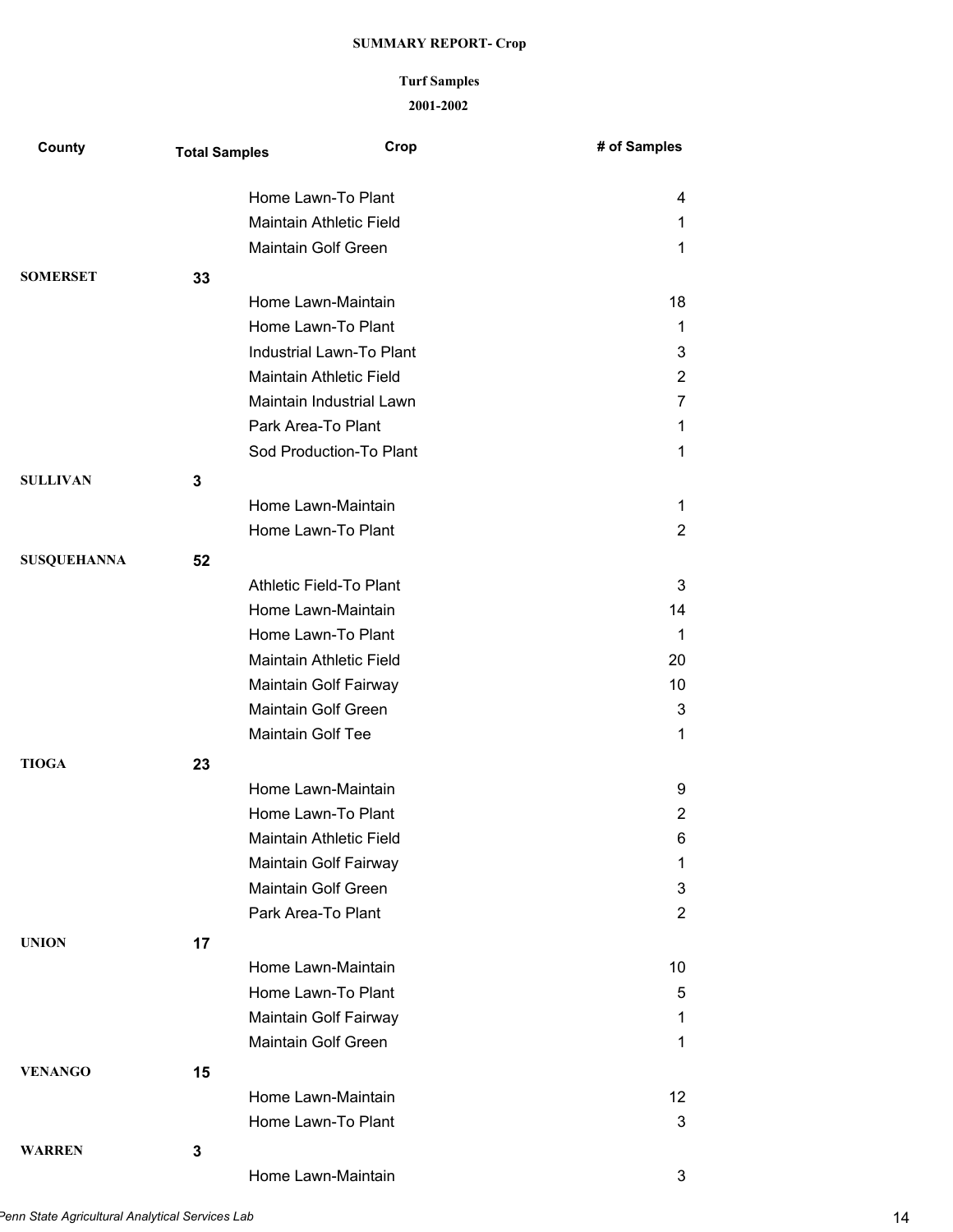# **Turf Samples**

| County              | <b>Total Samples</b> | Crop                           | # of Samples   |
|---------------------|----------------------|--------------------------------|----------------|
| <b>WASHINGTON</b>   | 73                   |                                |                |
|                     |                      | Home Lawn-Maintain             | 35             |
|                     |                      | Home Lawn-To Plant             | 8              |
|                     |                      | Industrial Lawn-To Plant       | 7              |
|                     |                      | Maintain Athletic Field        | 2              |
|                     |                      | Maintain Golf Fairway          | 1              |
|                     |                      | Maintain Golf Green            | 2              |
|                     |                      | Maintain Golf Rough            | $\overline{2}$ |
|                     |                      | <b>Maintain Golf Tee</b>       | 1              |
|                     |                      | Maintain Industrial Lawn       | 2              |
|                     |                      | Park Area-To Plant             | 2              |
|                     |                      | Roadside Area-To Plant         | 2              |
|                     |                      | School Lawn-To Plant           | 1              |
|                     |                      | Sod Production-To Plant        | 8              |
| <b>WAYNE</b>        |                      |                                |                |
|                     | 42                   | <b>Athletic Field-To Plant</b> | 7              |
|                     |                      | Home Lawn-Maintain             | 11             |
|                     |                      | Home Lawn-To Plant             | 4              |
|                     |                      | Industrial Lawn-To Plant       | 11             |
|                     |                      | <b>Maintain Athletic Field</b> | 7              |
|                     |                      | Maintain Golf Green            | 2              |
|                     |                      |                                |                |
| <b>WESTMORELAND</b> | 206                  |                                |                |
|                     |                      | <b>Athletic Field-To Plant</b> | 18             |
|                     |                      | Cemetery-To Plant              | 1              |
|                     |                      | Home Lawn-Maintain             | 84             |
|                     |                      | Home Lawn-To Plant             | 17             |
|                     |                      | Industrial Lawn-To Plant       | 9              |
|                     |                      | Maintain Athletic Field        | 13             |
|                     |                      | Maintain Golf Fairway          | 6              |
|                     |                      | Maintain Golf Green            | 7              |
|                     |                      | Maintain Golf Rough            | 6              |
|                     |                      | Maintain Golf Tee              | 6              |
|                     |                      | Maintain Industrial Lawn       | 4              |
|                     |                      | Maintain School Lawn           | 3              |
|                     |                      | Park Area-To Plant             | 1              |
|                     |                      | Play Area-To Plant             | 1              |
|                     |                      | Roadside Area-To Plant         | 13             |
|                     |                      | School Lawn-To Plant           | 12             |
|                     |                      | Sod Production-To Plant        | 5              |